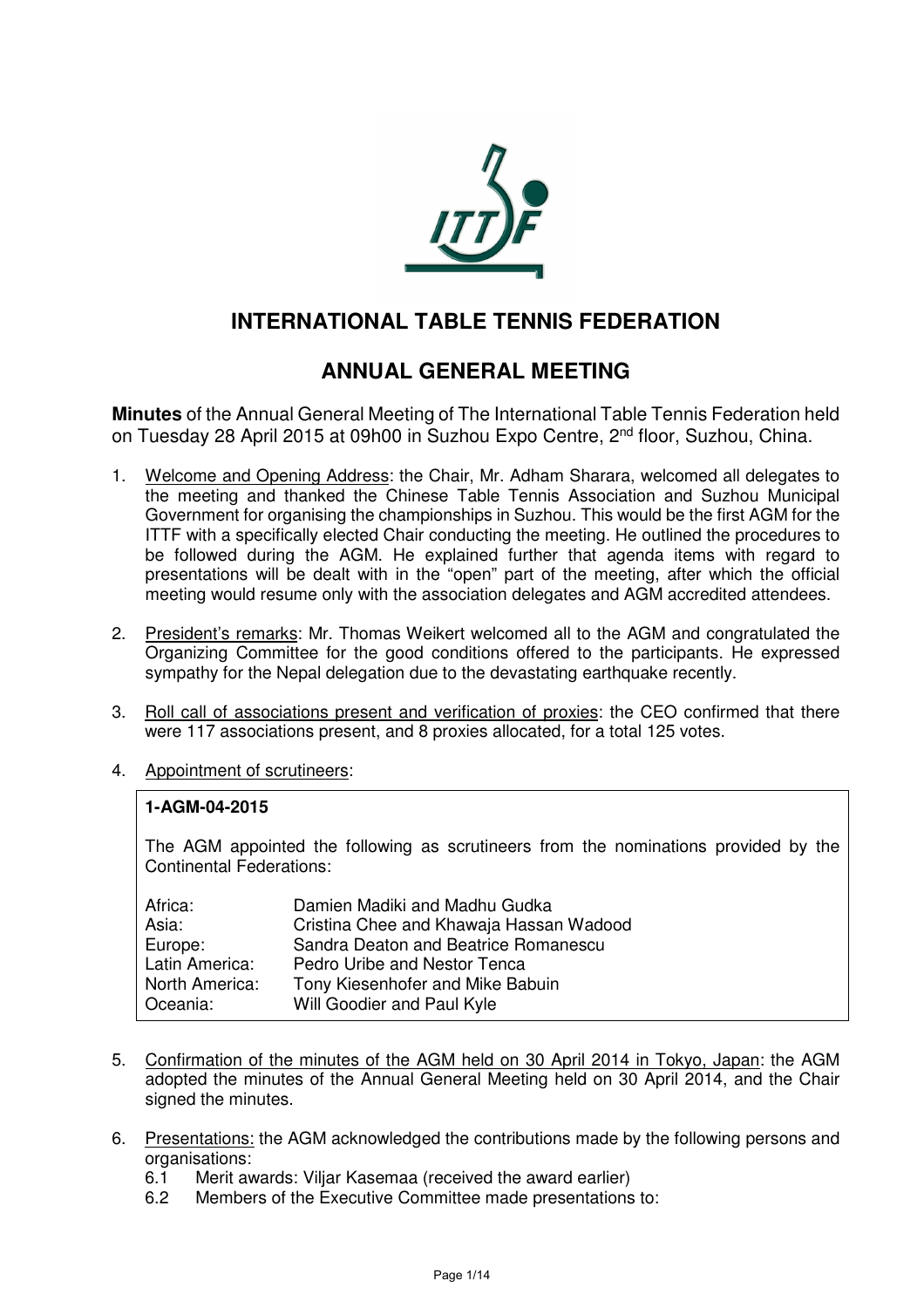

- the **Chinese Table Tennis Association** for hosting the 2015 World Championships.
- **Suzhou Municipal Government** for its contribution to organising the World Championships.
- **China Unicom** as major sponsor of the World Championships.
- **TISSOT** as major sponsor of the World Championships.
- **Double Happiness** as equipment sponsor for its contribution to table tennis and the World Championships.
- **Butterfly** as equipment sponsor for its contribution to table tennis and the World Championships.
- **Gerflor** as sports floor sponsor of the World Championships.
- **CCTV** for its excellent TV coverage of the World Championships.
- the **German TTA** for the best World Cup held in 2014.
- the **TTA Thailand** for the best World Tour event held in 2014.
- the **Chinese TTA** for hosting the 2014 World Junior Championships.
- the **Paraguay TTA** for the best Global Junior Circuit event held in 2014.
- the **Barbados TTA** for hosting the 2014 World Cadet Challenge.
- the **Paraguay TTA** for the best ITTF continental event held in 2014.
- **Mrs Etsuko Enami**, Project Manager, for 15 years of dedicated service to the ITTF.
- **Sheikha Naimah A. Jaber Al Sabah** for her contribution to the development of Women in Sport.
- 6.3 2016 World Championships: an update was provided by the tournament director of the World Championships to be held in Kuala Lumpur, Malaysia.
- 6.4 2016 Olympic and Paralympic Games: the presentation made by Mr Carlos Leon and Mr Edimilson Pinheiro on behalf of Rio 2016.
- 6.5 2017 World Championships: the presentation made by the German TTA (DTTB) and representatives of the city of Düsseldorf selected by DTTB after internal bid process.
- 6.6 ITTF Development Programme: the presentation made by Mr Glenn Tepper, Deputy CEO.
- 6.7 ITTF Media and Promotion activity: the presentation made by the staff of the ITTF Asia-Pacific Office.

*Following the above award and video presentations, the open session of the AGM concluded.* 

7. Applications for membership:

The ITTF Executive Committee proposed to the AGM to accept the membership application of "Sao Tome & Principe" and "South Sudan", both submitted according to the ITTF Constitution and meet all membership requirements.

#### **2-AGM-04-2015**

The AGM accepted unanimously applications for membership received from "Sao Tome & Principe" and "South Sudan".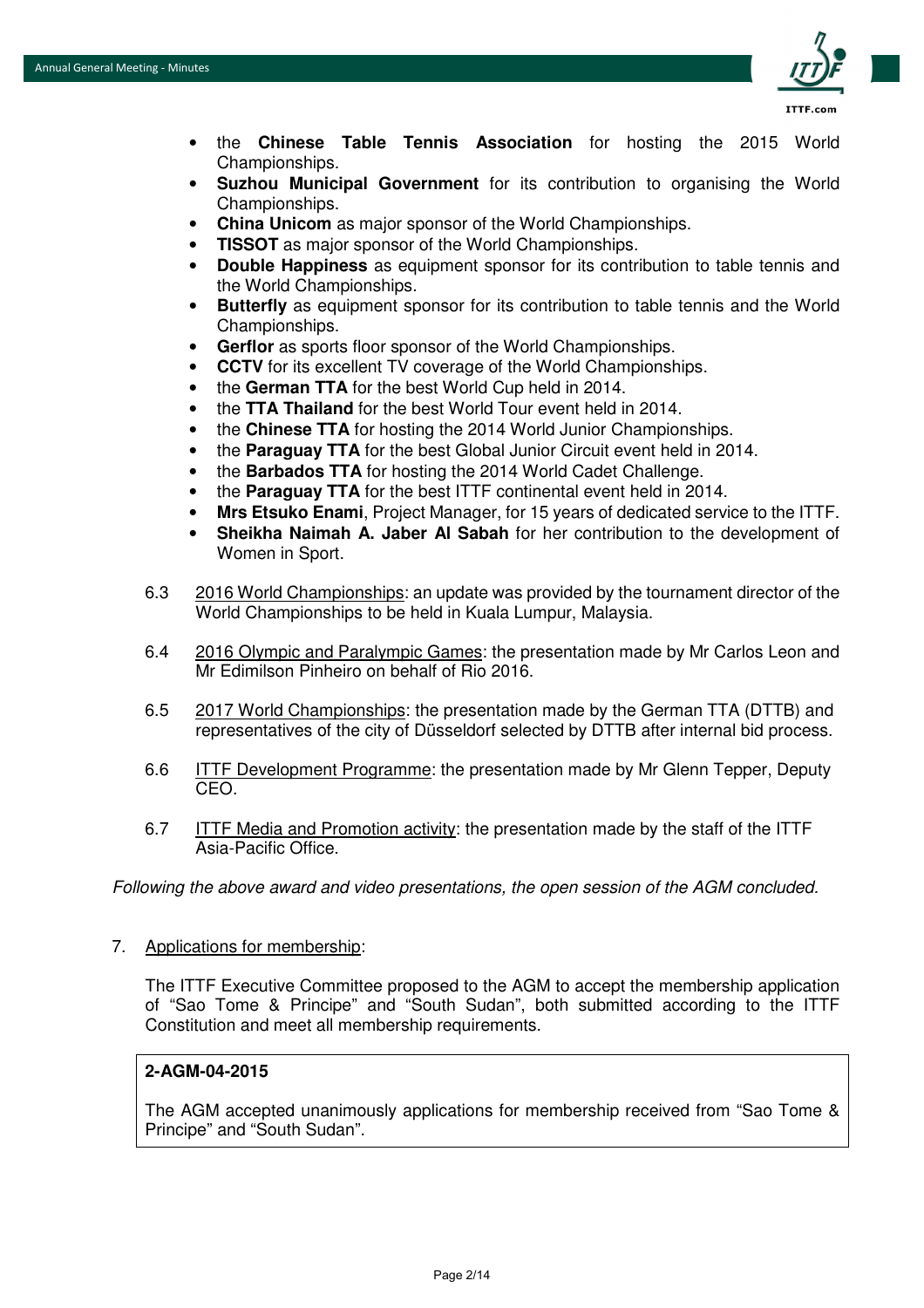

As a result of the acceptance of new members, the AGM noted that the ITTF now had 222 member associations becoming the largest international sports federation in the world in terms of member associations.

- 8. Report of the Nominations Committee: The Nominations Committee Chairman report was accepted.
- 9. Annual reports from the Executive Committee: the AGM adopted the following reports:
	- 9.1 Past President: Adham Sharara (to 31.08.2014) (document A1)
	- 9.2 President: Thomas Weikert (from 1.09.2014) (document A2)
	- 9.3 Deputy President: Khalil Al-Mohannadi (document A3)
	- 9.4 Executive Vice President (Finance): Petra Sörling (document A4)
	- 9.5 Executive Vice-President: Bruce Burton (from 1.09.2014) (document A5)
	- 9.6 Executive Vice-President: Patrick Gillmann (document A6)
	- 9.7 Executive Vice-President: Chérif Hajem (document A7)
	- 9.8 Executive Vice-President: Masahiro Maehara (document A8)
	- 9.9 Executive Vice-President: Melecio Rivera (document A9)
	- 9.10 Executive Vice-President: Shi Zhihao (document A10)
- 10. Annual reports from the Continental Federations: the AGM adopted the following reports:
	- 10.1 Africa (document B1)
	- 10.2 Asia (document B2)
	- 10.3 Europe (document B3)
	- 10.4 Latin America (document B4)
	- 10.5 North America (document B5)
	- 10.6 Oceania (document B6)
- 11. Annual reports from the CEO, Deputy CEO and Directors: the AGM adopted the following reports:

On behalf of the AGM delegates the Chairman wanted to thank Mrs Farago for the help and cooperation in the period of transition between Mr Sharara and Mr Weikert. The President endorsed his words.

- 11.1 Chief Executive Officer (document C1)<br>
11.2 Deputy Chief Executive Officer (document C2) 11.2 Deputy Chief Executive Officer (document C2) 11.3 Competitions Program (document C3) 11.4 Development Program (document C4) 11.5 Education and Training Program (document C5) 11.6 Marketing Program (document C6) 11.7 Operations Program (to 31.12.2014) (document C7)
- 12. Annual reports from committees and OPC: the AGM adopted the following reports:

| 12.1 | <b>Equipment Committee</b>           | (document D1) |
|------|--------------------------------------|---------------|
| 12.2 | Media Committee                      | (document D2) |
| 12.3 | <b>Nominations Committee</b>         | (document D3) |
| 12.4 | Para Table Tennis Division           | (document D4) |
| 12.5 | <b>Rules Committee</b>               | (document D5) |
| 12.6 | Sports Science and Medical Committee | (document D6) |
| 12.7 | Umpires' and Referees' Committee     | (document D7) |
| 12.8 | Veterans' Committee                  | (document D8) |
| 12.9 | Olympic and Paralympic Commission    | (document D9) |
|      |                                      |               |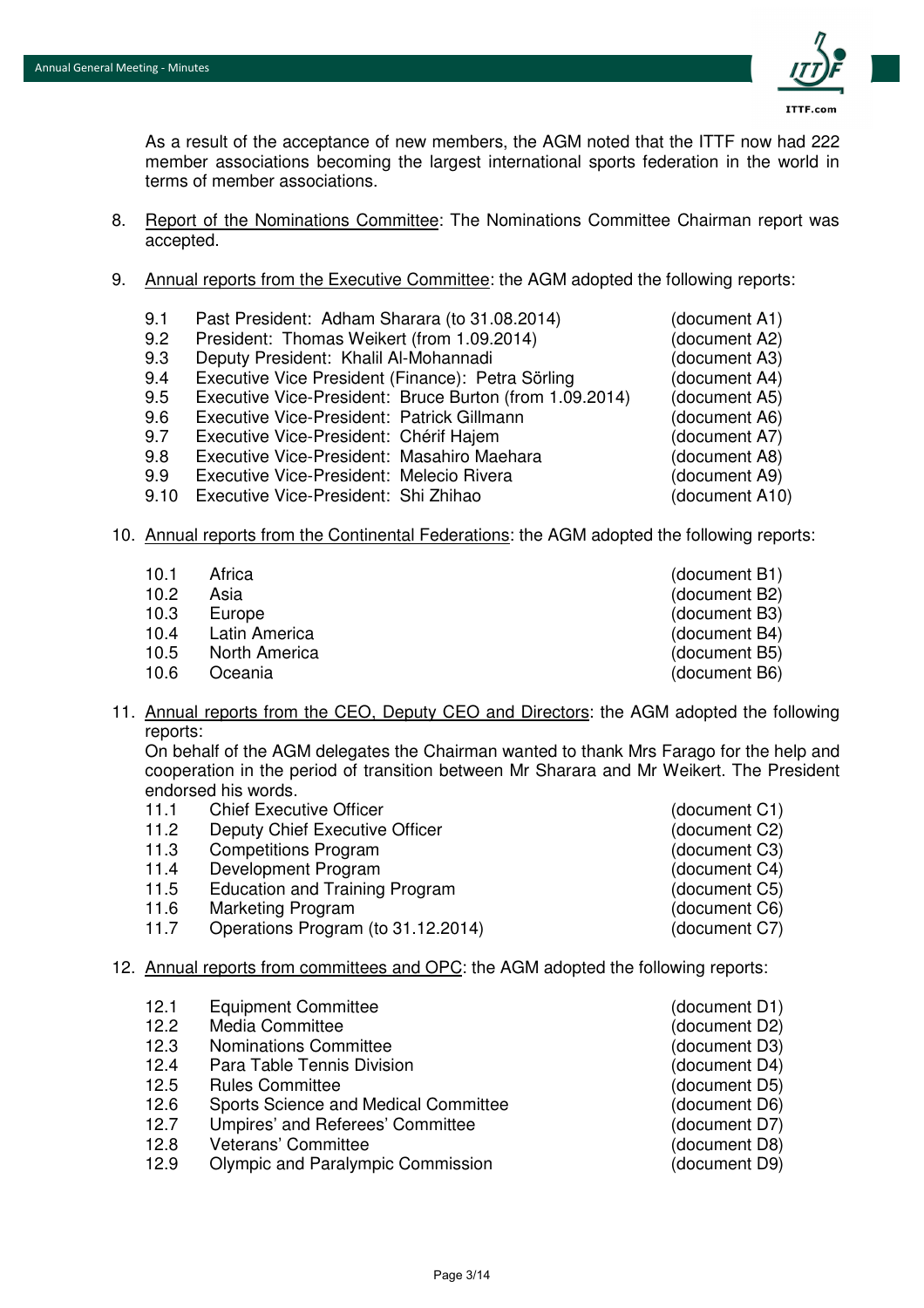

- 13. Finance: the AGM received the financial report and presentation from the Executive Vice President in charge of Finance. The detailed financial report with comparative historical analysis was presented by the CEO:
	- 13.1 Audited Financial Statement 2013 (document E1): The Audited report and Financial statements for 2013 were circulated to all concerned in September 2014, and need to be adopted at this AGM.
	- 13.2 Audited Financial Statement 2014 (circulated on 13 April 2015 and redistributed at the start of the WTTC and at the meeting)
		- Consolidation of all operations was conducted including the Singapore Office audit.
		- ITTF's finances are in good shape and healthy with an overall surplus of over USD 9 million at the end of 2014, getting closer to the target of having a 1 year operation reserve.
		- To be on the safe side ITTF should have about 11 million in reserve, and anything above can be invested or used for development and other priority projects.
		- Deferred revenue of CHF 4 million can be used in 2015-16 from the Olympic funding.
		- The book value of the ITTF Headquarters show as CHF 3.59 million, but with an estimated market value of more than CHF 12 million.
		- Marketing income from TMS has increased; ITTF received USD 6.7 million in 2014.
		- There are two new sources of income: (a) guarantee amount for the use of the ITTF museum collection in Shanghai; and (b) the rental income from the space not used by ITTF at the Headquarters in Lausanne.
		- If in the future the ITTF office moves to the House of Sport in Lausanne, the ITTF building could be fully rented for extra income or sold for profit.
		- Staff expenses were reduced percentage wise, but the total expenses remained stable in all areas except promotion costs under "other expenses" which increased due to intensive work to improve in this area recently.
		- Adjustment of the second part of the quadrennial budget for the years of 2015-2016 is not necessary due to the healthy surplus.
		- The closing evaluation meeting with the auditors and Risk Assessment Seminar were planned for mid-June 2015 with the participation of the Finance Committee and staff in charge of finances.
		- The Executive Committee decided to show the Financial Statements in USD as of 2016 since the Swiss law changed recently to allow the use of any currency for financial statements.
		- Mr Alaor Azevedo recommended that the item "Other expenses" be broken down to actual expense categories to provide a clearer understanding.
	- 13.3 Appointment of Auditors for 2015 and 2016: the Executive Committee recommended the appointment of Ernst and Young as independent auditors for 2015 and 2016.

#### **3-AGM-04-2015**

The AGM unanimously approved:

- 3.1 the audited financial statements for the year ended 31 December 2013
- 3.2 the audited financial statements for the year ended 31 December 2014
- 3.3 the appointment of Ernst and Young as independent auditors for the financial years of 2015 and 2016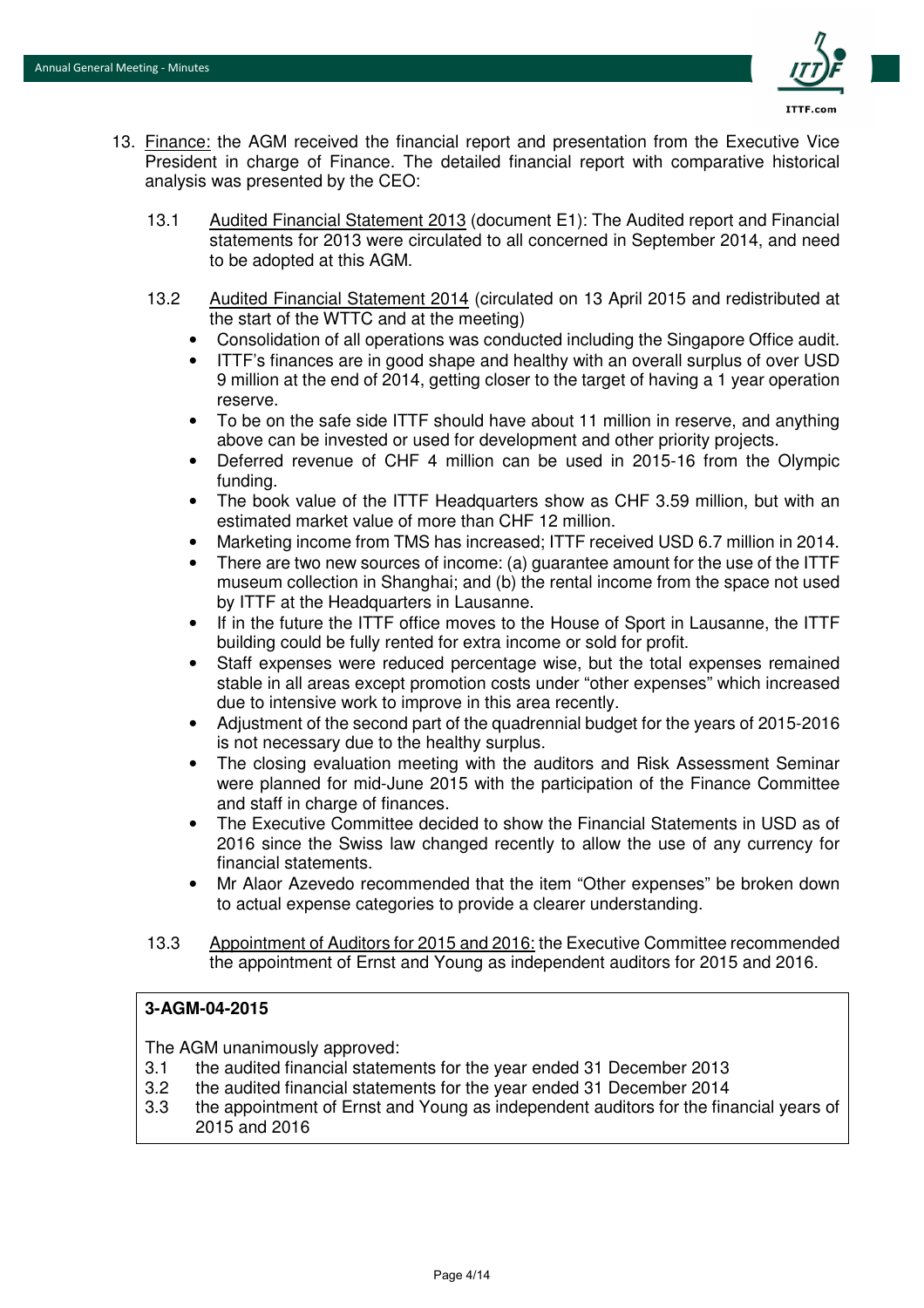

14. Ratification of the work done by the Board of Directors and Executive Committee:

#### **4-AGM-04-2015**

The AGM unanimously ratified the work done by the Board of Directors and Executive Committee since the last AGM.

15. Propositions and resolutions (document F):

The AGM considered the following propositions, which required a **2/3 majority (66.67%)** of the votes cast:

|                |                                                                | Proposed by the Athletes Commission                                                                                                                                                                                                                                                                                      |                                         |
|----------------|----------------------------------------------------------------|--------------------------------------------------------------------------------------------------------------------------------------------------------------------------------------------------------------------------------------------------------------------------------------------------------------------------|-----------------------------------------|
| $\mathbf{1}$   | To amend $1.\overline{5}.\overline{2}.\overline{2}$ :          |                                                                                                                                                                                                                                                                                                                          |                                         |
|                | 1.5.2.2                                                        | Chairs of Committees and Commissions and the Technical and<br>Women in Sport Commissioners shall be invited to attend the<br>AGM and the Board of Directors meetings as expert advisers<br>without voting privileges except two members of the Athletes<br>Commission who shall have voting privileges at the AGM.       | Withdrawn                               |
|                |                                                                | <b>Proposed by the Athletes Commission</b>                                                                                                                                                                                                                                                                               |                                         |
|                | To amend 1.5.3.1:                                              |                                                                                                                                                                                                                                                                                                                          |                                         |
| $\overline{c}$ | 1.5.3.1                                                        | The Executive Committee shall consist of the President, the                                                                                                                                                                                                                                                              | <b>Defeated</b>                         |
|                |                                                                | Chairperson of the Athletes Commission and 8 Executive<br>Vice-Presidents                                                                                                                                                                                                                                                | 61,82 % in<br>favour                    |
|                |                                                                | Proposed by the Athletes Commission                                                                                                                                                                                                                                                                                      |                                         |
|                | To amend 1.12.2:                                               |                                                                                                                                                                                                                                                                                                                          |                                         |
| 3              | 1.12.2                                                         | No more than 1 person from an Association shall be nominated<br>for the Executive Committee except the Athletes Commission<br>representative who may come from the same association<br>as another member of the Executive Committee and no-one<br>shall be nominated for more than 1 post of the Executive<br>Committee. | <b>Defeated</b><br>47,96 % in<br>favour |
|                |                                                                | <b>Proposed by the Executive Committee</b>                                                                                                                                                                                                                                                                               |                                         |
|                | To insert new 1.13.2.3 (and to renumber following paragraphs): |                                                                                                                                                                                                                                                                                                                          |                                         |
|                | (1.13.2)                                                       | The Executive Committee shall appoint:)                                                                                                                                                                                                                                                                                  |                                         |
| 4a             | 1.13.2.3                                                       | An ITTF Junior Commissioner, whose term of office shall<br>coincide with that of the Executive Committee, plus one<br>Continental Junior Commissioner nominated by each<br>continental federation and not from the same continent as<br>the ITTF Junior Commissioner, for a total of six persons.                        | <b>Passed</b><br>86,79 % in<br>favour   |
|                |                                                                | Effective date: Immediate (30 April 2015)                                                                                                                                                                                                                                                                                |                                         |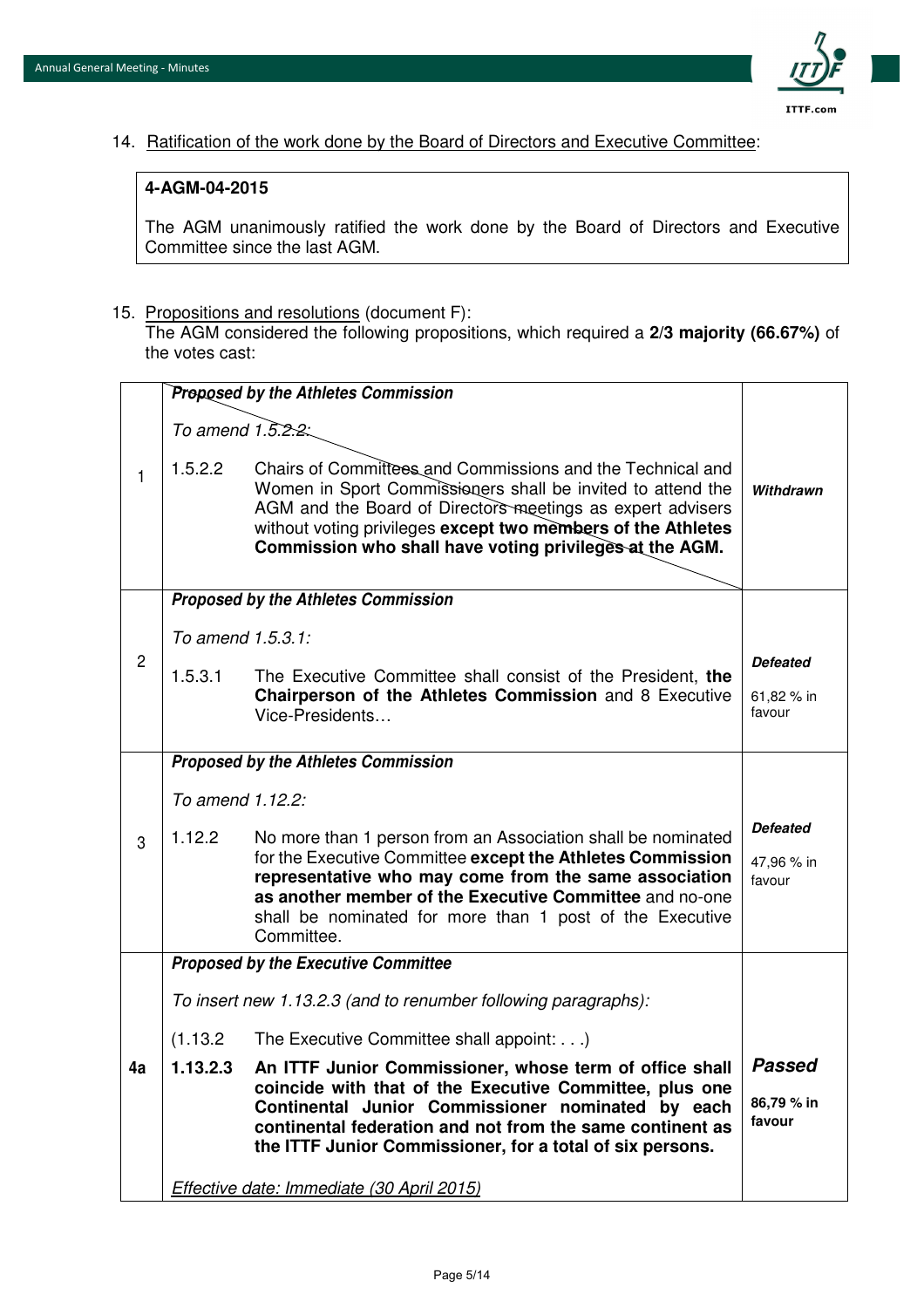

 $\overline{\phantom{0}}$ 

|                | <b>Proposed by the Executive Committee</b><br>To amend 1.13.2.1: (1.13.2 The Executive Committee shall appoint:)                                                                                                              |                                    |
|----------------|-------------------------------------------------------------------------------------------------------------------------------------------------------------------------------------------------------------------------------|------------------------------------|
|                | 1.13.2.1 An ITTF Technical Commissioner, whose term of office shall                                                                                                                                                           | <b>Passed</b>                      |
| 4b             | coincide with that of the Executive Committee, plus one technical<br>representative from each continent nominated by each                                                                                                     |                                    |
|                | continental federation and not from the same continent as the<br><b>ITTF Technical Commissioner, for a total of six persons.</b>                                                                                              | 91,14 % in<br>favour               |
|                | Effective date: Immediate (30 April 2015)                                                                                                                                                                                     |                                    |
|                | Proposed by the Athletes Commission                                                                                                                                                                                           |                                    |
| 5              | To insert new 1.19.5.1.1.                                                                                                                                                                                                     |                                    |
|                | (1.19.5.1 Each Association not in arrears (1.16.3.3) shall have 1 vote.)                                                                                                                                                      | Withdrawn                          |
|                | 1.19.5.1.1. Two members of the Athletes Commission shall have 1<br>vote.                                                                                                                                                      |                                    |
|                | Proposed by the Latvian Table Tennis Federation                                                                                                                                                                               |                                    |
|                | To amend 1.19.5.2.1, to delete 1.19.5.2.2 and to renumber 1.19.5.2.3<br>(ITTF Constitution):                                                                                                                                  |                                    |
|                | (1.19)<br><b>General Meetings</b>                                                                                                                                                                                             |                                    |
| 6              | 1.19.5.2<br>Questions shall be decided by a simple majority of the votes<br>cast except that:)                                                                                                                                |                                    |
|                | 1.19.5.2.1<br>changes to the Constitution, changes to the Laws of                                                                                                                                                             | <b>Defeated</b>                    |
|                | Table Tennis, expulsion from membership, the acceptance<br>of belated or emergency business or propositions and the                                                                                                           | 52,00 % in<br>favour               |
|                | revocation of a World Championships option require a                                                                                                                                                                          |                                    |
|                | majority of 2/3 of the votes cast;                                                                                                                                                                                            |                                    |
|                | changes to the Laws of Table Tennis require a 3/4 majority<br><del>1.19.5.2.2</del><br>of the votes cast;                                                                                                                     |                                    |
|                | <b>Proposed by the Executive Committee</b>                                                                                                                                                                                    |                                    |
|                | To amend 1.20.5:                                                                                                                                                                                                              |                                    |
| $\overline{7}$ | 1.20.5<br>The implementation date of each change shall be specified; if                                                                                                                                                       | <b>Passed</b>                      |
|                | there is no such specification, the change shall take effect from<br>1st September 1 <sup>st</sup> January of the following year in which once<br>a the decision is taken.                                                    | 85,85 % in<br>favour               |
|                | Effective date: Immediate (30 April 2015)                                                                                                                                                                                     |                                    |
|                | <b>Proposed by the Executive Committee</b>                                                                                                                                                                                    |                                    |
| 8              | To allow an exception of 1.20.5 for the year 2015 only:                                                                                                                                                                       |                                    |
|                | The current 2014-2015 Handbook shall remain in effect until 31st<br>December 2015 with a provision to take into consideration those<br>changes taking effect at an earlier date, and to highlight them in a<br>separate list. | <b>Passed</b><br>with<br>provision |
|                | <b>Effective date: Immediate (30 April 2015)</b>                                                                                                                                                                              | 85,00 % in<br>favour               |
|                |                                                                                                                                                                                                                               |                                    |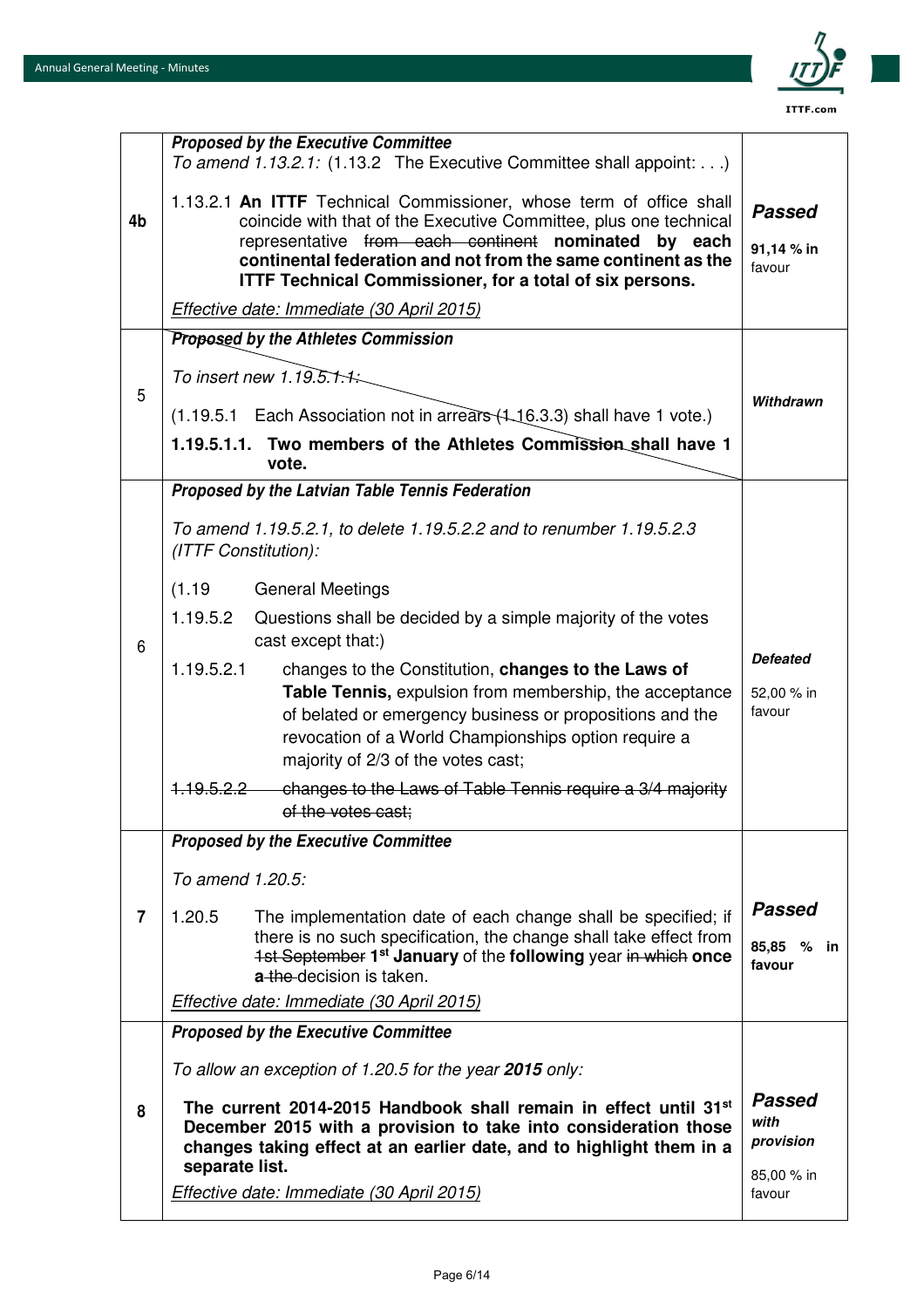

The AGM considered the following propositions, which required a **3/4 majority (75%)** of the votes cast:

|    |                 | <b>Proposed by the Athletes Commission</b>                                                                                                                                                                                                                                                                                                       |                                         |
|----|-----------------|--------------------------------------------------------------------------------------------------------------------------------------------------------------------------------------------------------------------------------------------------------------------------------------------------------------------------------------------------|-----------------------------------------|
|    | To amend 2.4.3: |                                                                                                                                                                                                                                                                                                                                                  |                                         |
| 9  | 2.4.3           | A side of the blade used for striking the ball shall be covered<br>with either ordinary pimpled rubber, with pimples outwards<br>having a total thickness including adhesive of not more than<br>2.00mm, or sandwich rubber, with pimples inwards or outwards,<br>having a total thickness including adhesive of not more than<br>4.00mm 4.25mm. | <b>Defeated</b><br>30,93 % in<br>favour |
|    |                 | <b>Proposed by the Athletes Commission</b>                                                                                                                                                                                                                                                                                                       |                                         |
|    |                 | To insert new 2.9.1.6:                                                                                                                                                                                                                                                                                                                           |                                         |
| 10 | (2.9.1)         | The rally shall be a let: )                                                                                                                                                                                                                                                                                                                      | <b>Defeated</b>                         |
|    | 2.9.1.6         | if the ball in play is broken in a way which could affect the<br>outcome of the rally.                                                                                                                                                                                                                                                           | 60,91 % in<br>favour                    |
|    |                 | Proposed by the Brazil Table Tennis Confederation                                                                                                                                                                                                                                                                                                |                                         |
|    |                 | To amend the Table Tennis Laws (2.11, 2.12, 2.13) in order to change<br>following principles :                                                                                                                                                                                                                                                   |                                         |
|    |                 | 1- The game shall be won by the player first scoring 4 points unless<br>both players score 3 points when the game shall be won by the<br>first play subsequently gaining a lead of 2 points.                                                                                                                                                     | <b>Defeated</b>                         |
| 11 |                 | 2- The set shall be won by the player first scoring 2 or 3 games unless<br>both players score 1 or 2 games, when the game shall be won by<br>the first player subsequently gaining a lead of 2 games.                                                                                                                                            | 16,19 % in<br>favour                    |
|    |                 | 3- The match shall consist of any odd number of sets.                                                                                                                                                                                                                                                                                            |                                         |
|    |                 | 4- The right to choose the initial order of serving, receiving and ends shall<br>be decided by lot and the winner may choose to serve or to receive first<br>or to start at a particular end. (no change)                                                                                                                                        |                                         |
|    |                 | 5- Each player could serve only once.                                                                                                                                                                                                                                                                                                            |                                         |
|    |                 | 6- Under no circumstances a player could serve twice<br>consecutively.                                                                                                                                                                                                                                                                           |                                         |

16. <u>Future world championships:</u><br>16.1 Update on the 2016 W

- Update on the 2016 WTTTC in Kuala Lumpur (covered under 6.3)
- 16.2 Confirmation of allocation of the 2017 WTTC (document G):
	- Details of the bidding conditions in city of Düsseldorf were distributed by the ITTF Competition Programme staff to complete the presentation of the German TTA and Düsseldorf representatives.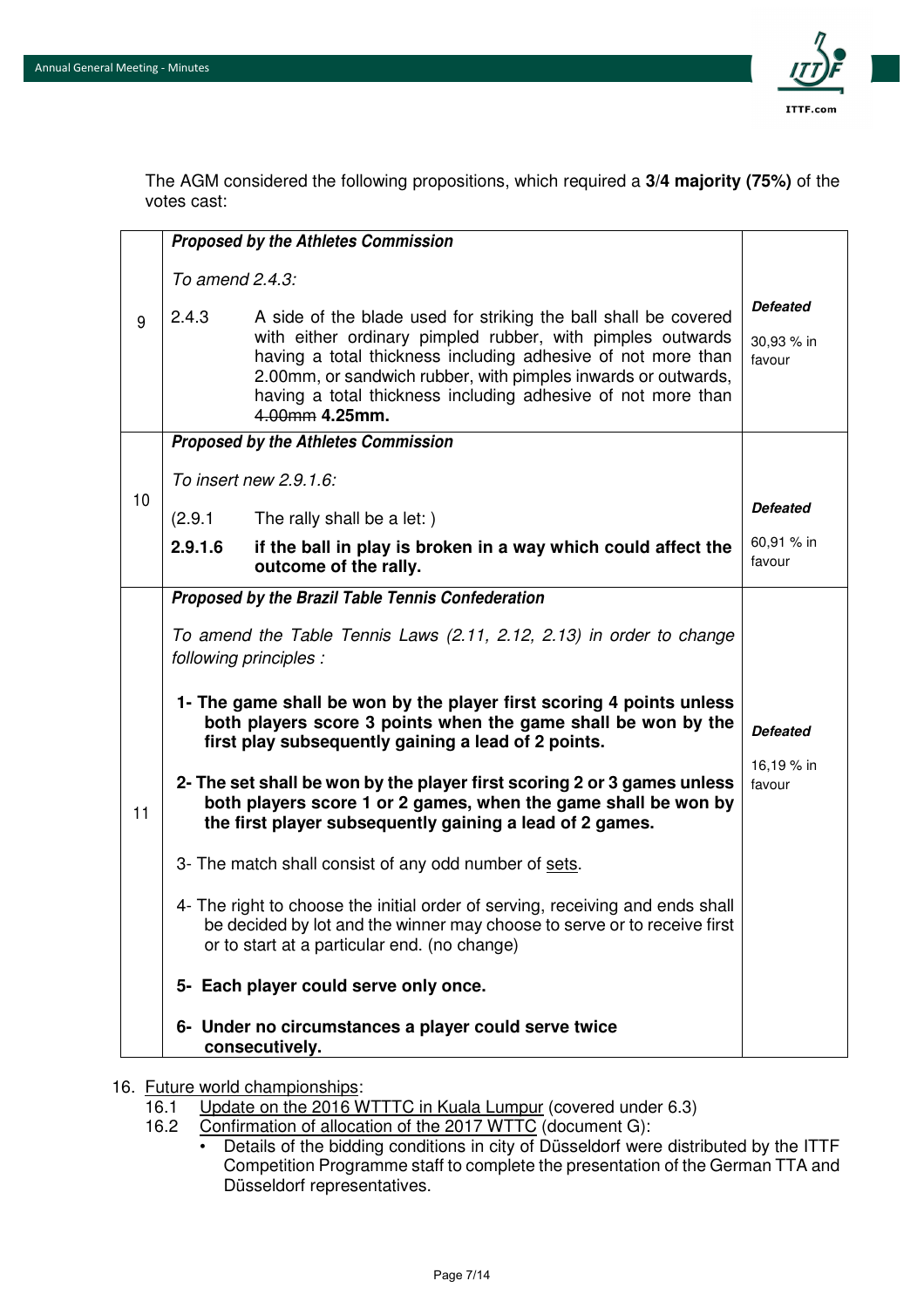

#### **5-AGM-04-2015**

The AGM resolved to confirm the allocation of the 2017 World Championships organisation and hosting to the German Table Tennis Association in the city of Düsseldorf.

- 16.3 Deadline bids for 2019 World Championships: the AGM noted that the deadline to submit bids to host the 2019 WTTC is set for 30 September 2015.
- 17. Elections of Committee Members (document H):
	- The Nomination Committee submitted the complete list of nominated committee members.

#### **6-AGM-04-2015**

The AGM resolved to approve the recommendations of the Nominations Committee in relation to committee membership for the period 2015 to 2017 (see list attached).

- 18. Presentation: P5 Plan update (DBI Top 5): Mr Adham Sharara presented a progress report of the P5-Plan and the main objective for table tennis to be ranked amongst the Top-5 sports in the world in terms of popularity, as well as the goal of placing the ITTF as one of the Top-5 International Sports Federations in the world. A visual presentation was made giving an overall view of the progress and future steps, as well as the financial needs to implement the plan.
- 19. Constitution:
	- 19.1 Call for input: final round of inputs and recommendations is to be announced before the complete review of the ITTF Constitution. The Chairman invited the delegates who wished to make any changes to the constitution, to please submit their input to the ITTF office in Lausanne by the  $30<sup>th</sup>$  of June 2015.
	- 19.2 Affiliation of Continental Federations: the AGM noted that the formal signing of the ATTU's affiliation with ITTF would take place at the BoD meeting on 30 April 2015. With this agreement, the affiliation of all 6 Continental Federations was completed.
- 20. Next AGM: the AGM noted that its next meeting would be held in Kuala Lumpur on 1 March 2016.
- 21. Any other business: The Chair thanked all delegates for their contributions.
- 22. Adjournment: there being no further business, the meeting adjourned at 13h45.

Adham Sharara **Date** Date **Date** Chairman

\_\_\_\_\_\_\_\_\_\_\_\_\_\_\_\_\_\_\_\_\_\_\_\_\_\_\_\_\_\_ \_\_\_\_\_\_\_\_\_\_\_\_\_\_\_\_\_\_\_\_\_\_\_\_\_\_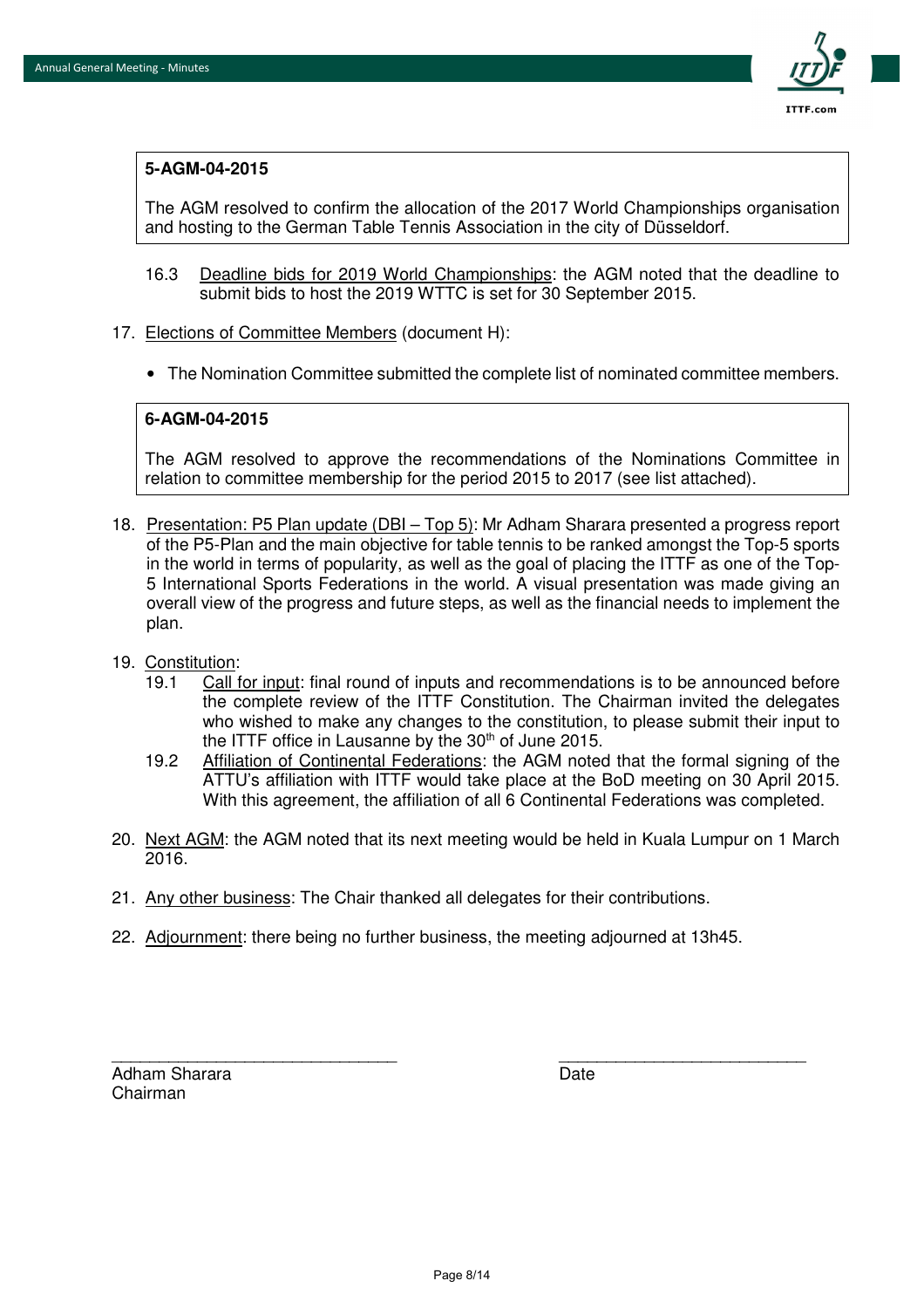| <b>Function</b> | Name | <b>Notes</b> |
|-----------------|------|--------------|
|                 |      |              |

SHARARA Adham

| <b>EXECUTIVE COMMITTEE</b>                |                                |                 |
|-------------------------------------------|--------------------------------|-----------------|
| President                                 | <b>WEIKERT Thomas</b>          |                 |
| Deputy President                          | AL-MOHANNADI Khalil            |                 |
| <b>Vice Presidents</b>                    | <b>HAJEM Chérif</b>            |                 |
|                                           | SHI Zhihao                     |                 |
|                                           | <b>MAEHARA Masahiro</b>        |                 |
|                                           | RIVERA Melecio E.              |                 |
|                                           | <b>GILLMANN Patrick</b>        | Delegate NCL    |
|                                           | <b>BURTON Bruce</b>            |                 |
|                                           | SÖRLING Petra                  |                 |
|                                           |                                |                 |
| CONTINENTAL PRESIDENTS                    |                                |                 |
| Africa                                    | <b>EL-SALHY Khaled</b>         |                 |
| Asia                                      | CAI Zhenhua                    |                 |
| Europe                                    | <b>KRAMER Ronald</b>           |                 |
| Latin America                             | VILA Juan                      | Delegate DOM    |
| <b>North America</b>                      | KIESENHOFER Tony               |                 |
| Oceania                                   | <b>MORRIS James</b>            | Proxy for FIJ   |
| <b>BOARD OF DIRECTORS - AFRICA</b>        |                                |                 |
|                                           | <b>ABOU BAKHARY Berte</b>      | Delegate CVI    |
|                                           | DJOMBO Henry                   | Apologies       |
|                                           | GUEZO Fortuné Luc Olivier      | Delegate BEN    |
|                                           | HAO Thyn Voon                  | Delegate MRI    |
|                                           | <b>KIGGUNDU Thomas</b>         | Delegate UGA    |
|                                           | MONQID El Hajji                | Apologies       |
|                                           | OLADAPO Olabanji               |                 |
| <b>BOARD OF DIRECTORS - ASIA</b>          |                                |                 |
|                                           | AL-MUFTAH Ali Sultan           | Apologies       |
|                                           | <b>BADIEE Afshin</b>           |                 |
|                                           | <b>CHAIPRASIT Thana</b>        | Delegate THA    |
|                                           | <b>CHOUDHARY Dhanraj</b>       |                 |
|                                           | PARK Do Cheon                  |                 |
|                                           | <b>SIBTAIN Mohammad</b>        |                 |
|                                           | <b>YUE Tony</b>                |                 |
| <b>BOARD OF DIRECTORS - EUROPE</b>        |                                |                 |
|                                           | <b>DARFELT Dorte</b>           | Committee Chair |
|                                           | <b>KRIZ Zdenko</b>             | Delegate SVK    |
|                                           | MUNIVRANA Ivo-Goran            |                 |
|                                           | <b>MURDOCH Alexandder</b>      | Apologies       |
|                                           | <b>PALIERNE Christian</b>      | Delegate FRA    |
|                                           | <b>ROMANESCU Cristinel</b>     | Delegate ROU    |
|                                           | RÖNMARK Walter                 |                 |
|                                           | <b>SCIANNIMANICO Francesco</b> | Delegate ITA    |
| BOARD OF DIRECTORS - LATIN AMERICA        |                                |                 |
|                                           | <b>AGUILAR Leonel</b>          | Delegate ESA    |
|                                           | AZEVEDO Alaor G. P.            | Delegate BRA    |
|                                           | <b>BLANCO Sergio Arturo</b>    | Delegate MEX    |
|                                           | SANTOS Iván                    | Apologies       |
|                                           | <b>TENCA Néstor</b>            | Delegate ARG    |
| <b>BOARD OF DIRECTORS - NORTH AMERICA</b> | <b>BABUIN Mike</b>             | Delegate USA    |
| <b>BOARD OF DIRECTORS - OCEANIA</b>       |                                |                 |
|                                           | <b>HO Anthony</b>              | Apologies       |
|                                           | <b>IRELAND Graeme</b>          | Commissioner    |
|                                           | <b>KYLE Paul</b>               | Delegate NZL    |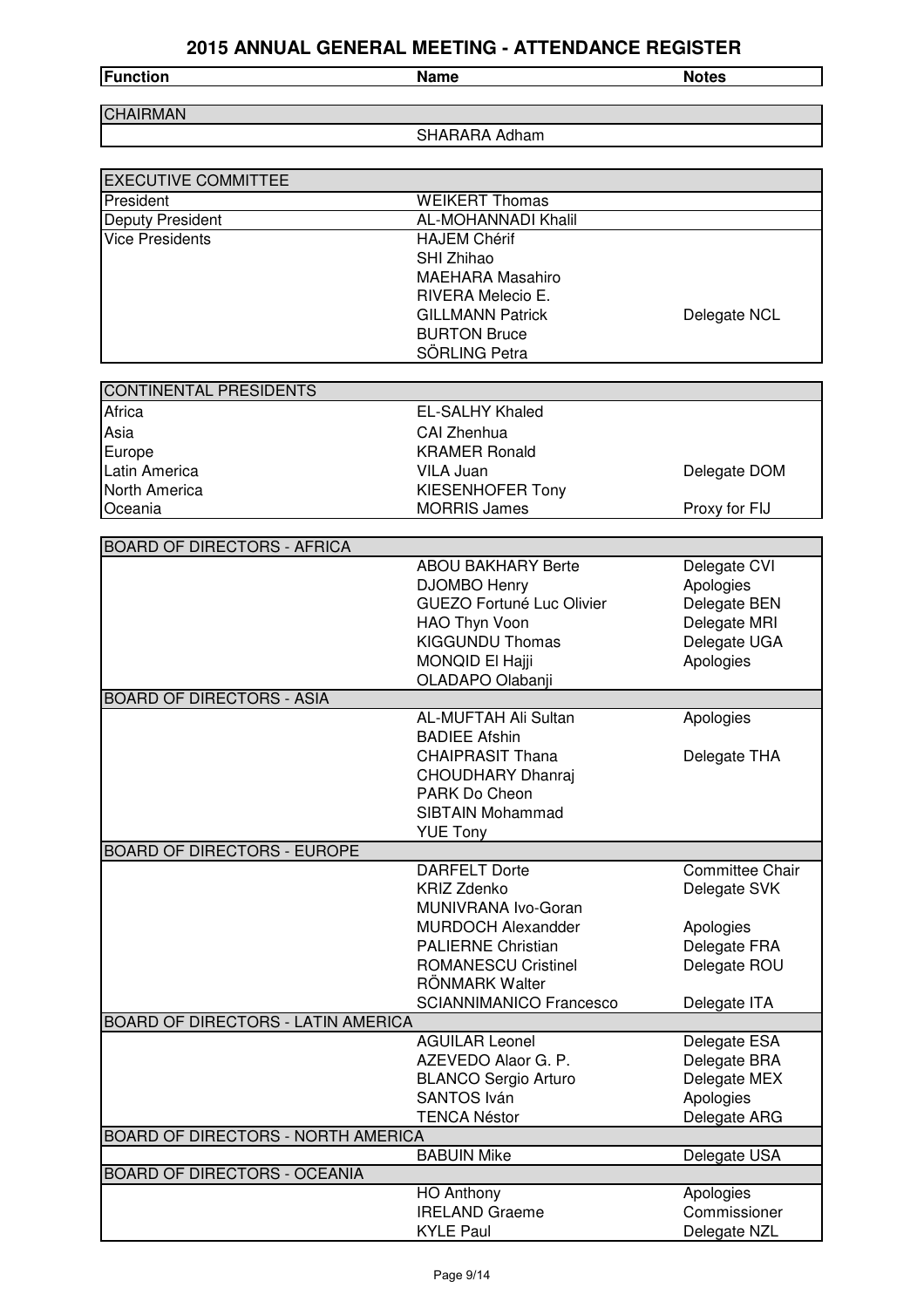| <b>Function</b>                                                      | <b>Name</b>             | <b>Notes</b>  |
|----------------------------------------------------------------------|-------------------------|---------------|
|                                                                      |                         |               |
| <b>COMMITTEES &amp; COMMISSION REPRESENTATIVES AND COMMISSIONERS</b> |                         |               |
| <b>Technical Commissioner</b>                                        | <b>IRELAND Graeme</b>   | Proxy for PYF |
| Para TT Division Chair                                               | <b>DARFELT Dorte</b>    |               |
| Athletes Commission representative                                   | <b>WANG Ligin</b>       |               |
| Equipment Committee Chair                                            | <b>LINEROS Federico</b> |               |
| Media Committee Chair                                                | <b>MADSEN Arne</b>      |               |
| Nominations Committee Chair                                          | <b>CHAN Foong Keong</b> | Delegate MAS  |
| <b>Rules Committee Chair</b>                                         | <b>SPORRER Rudolf</b>   |               |
| Sport Science and Medical Com. Chair                                 | <b>KONDRIC Miran</b>    |               |
| Umpires & Referees Committee Chair                                   | <b>WEE Ronald</b>       |               |
| Veterans Committee Chair                                             | <b>BAZZI Reto</b>       |               |
| Women in Sport Commissioner                                          | <b>KAJEE Hajera</b>     | Apologies     |
|                                                                      |                         |               |
| <b>HONORARY PRESIDENT</b>                                            |                         |               |
|                                                                      | <b>XU Yinsheng</b>      | Apologies     |
|                                                                      |                         |               |
| PRESIDENT ADVISORY COUNCIL                                           |                         |               |
| Chairman                                                             | <b>SEGUN George</b>     |               |
| Members                                                              | PINTO Jane              |               |
|                                                                      | <b>DAMMAN André</b>     | Apologies     |
|                                                                      | <b>HUDETZ Radivoj</b>   |               |
|                                                                      | SCHÖLER Eberhard        |               |
|                                                                      | SHAHNAZI Shahrokh       |               |
|                                                                      | <b>HARWOOD Neil</b>     | Apologies     |
|                                                                      | <b>KIMURA Koji</b>      | Delegate JPN  |
|                                                                      | <b>LEVITIN Igor</b>     | Apologies     |
|                                                                      |                         |               |
| PERSONAL HONORARY MEMBERS                                            |                         |               |
|                                                                      | <b>HAN Sang Kook</b>    |               |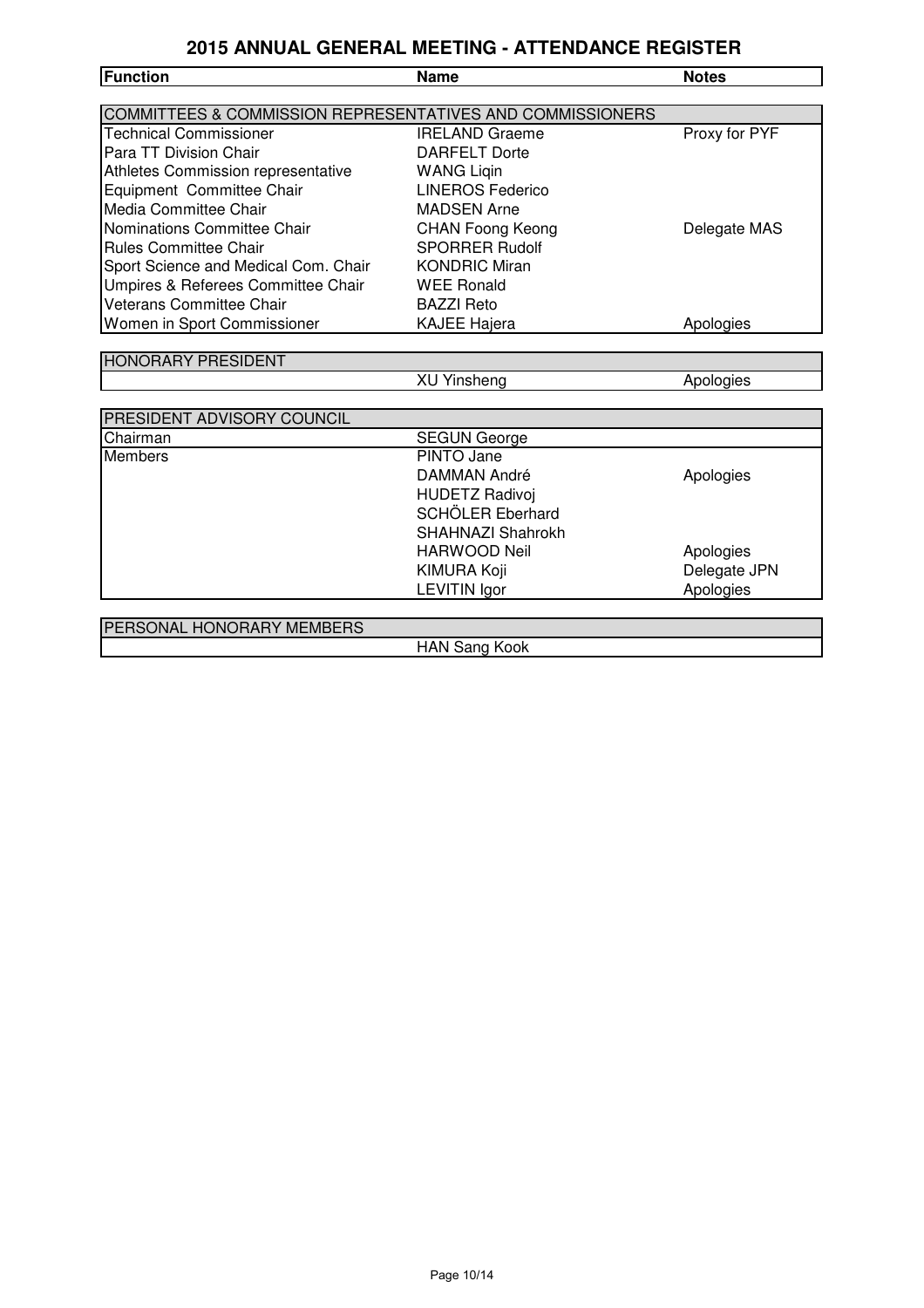| <b>Associations</b>       | <b>Name</b>                      | <b>Notes</b>    |
|---------------------------|----------------------------------|-----------------|
|                           |                                  |                 |
| AFGHANISTAN               | <b>AMINZAI Sayed Shah</b>        |                 |
|                           | <b>RASULI Abdul Hamed</b>        |                 |
| <b>ALGERIA</b>            | ZITOUNI Kanel                    |                 |
|                           | <b>DERKAOUI Cherif</b>           |                 |
| <b>ANGOLA</b>             | <b>CARVALHO DA CRUZ Abilio</b>   |                 |
| ARGENTINA                 | <b>NUNEZ Raul</b>                |                 |
|                           | <b>TENCA Nestor</b>              | <b>BoD</b>      |
| <b>AUSTRALIA</b>          | <b>MALES Philip</b>              |                 |
|                           | <b>GOODIER William</b>           |                 |
| <b>AUSTRIA</b>            | FRIEDINGER Johann                |                 |
|                           | <b>FORSTHUBER Gottfried</b>      |                 |
| AZERBAIJAN                | <b>MEHDIZADE Sabuhi</b>          |                 |
|                           | <b>MAMMADOV Fazil</b>            |                 |
| <b>BAHRAIN</b>            | <b>ALMADEH Ali</b>               |                 |
| <b>BANGLADESH</b>         | <b>MUNIR Khondkar Hassan</b>     |                 |
| <b>BARBADOS</b>           | <b>JACKMAN Ray</b>               |                 |
| <b>BELARUS</b>            | <b>IVANENKA Piotr</b>            |                 |
|                           | <b>LAIKOU Uladzimir</b>          |                 |
| <b>BELGIUM</b>            | <b>DELHOUX Roland</b>            |                 |
|                           | <b>DENYS Jacques</b>             |                 |
| <b>BENIN</b>              | <b>SOUNOU Ferdinand</b>          |                 |
|                           | <b>FORTUNE Luc Olivier Guezo</b> | <b>BoD</b>      |
| <b>BOTSWANA</b>           | MAIFALA Lesego Master            |                 |
| <b>BRAZIL</b>             | WALQUIRIA Lima Santhiago         |                 |
|                           | <b>AZEVEDO Alaor</b>             | <b>BoD</b>      |
| <b>BULGARIA</b>           | <b>KITOV Stefan</b>              |                 |
| <b>BURKINA FASO</b>       | <b>NANEMA Denis</b>              |                 |
| CAMEROON                  | <b>BAGUEKA ASSOBO Alfred</b>     |                 |
| <b>CANADA</b>             | <b>JACKSON David</b>             |                 |
| <b>CAYMAN ISLANDS</b>     | <b>RASINEN Asko</b>              |                 |
| CHAD                      | <b>AHMAT Oumar Koudji</b>        |                 |
| <b>CHILE</b>              | <b>REIMBERG Henry</b>            |                 |
|                           | <b>HERRERA Omar</b>              |                 |
| <b>CHINA</b>              | LIU Yi                           |                 |
| <b>CHINESE TAIPEI</b>     | <b>NUNG Tsung-Min</b>            |                 |
| <b>COLOMBIA</b>           | <b>URIBE Pedro</b>               |                 |
| <b>CONGO BRAZZAVILLE</b>  | <b>OKOUNA Jean Marie</b>         |                 |
|                           | <b>MADIKI Damien</b>             |                 |
| <b>COTE D'IVOIRE</b>      | <b>ABOU BAKHARY Berte</b>        | <b>BoD</b>      |
| <b>CROATIA</b>            | <b>MUNIVRANA Goran</b>           |                 |
| <b>CYPRUS</b>             | <b>GEORGIOU Andreas</b>          |                 |
|                           | PAPADOPOULOS Marios              |                 |
| <b>CZECH REPUBLIC</b>     | <b>ENDAL Nikolas</b>             |                 |
| <b>DENMARK</b>            | <b>SUNDBAEK Peter</b>            |                 |
|                           | <b>MIKKELSEN Mads</b>            |                 |
| <b>DJIBOUTI</b>           | FARAH Hassan Farah               |                 |
|                           | <b>OMIR Mahamoud Oumar</b>       |                 |
| <b>DOMINICAN REPUBLIC</b> | VILA Juan                        | Cont. President |
| <b>EGYPT</b>              | <b>MESHREF Alaaeldin</b>         |                 |
|                           | <b>ELIWA Ashraf</b>              |                 |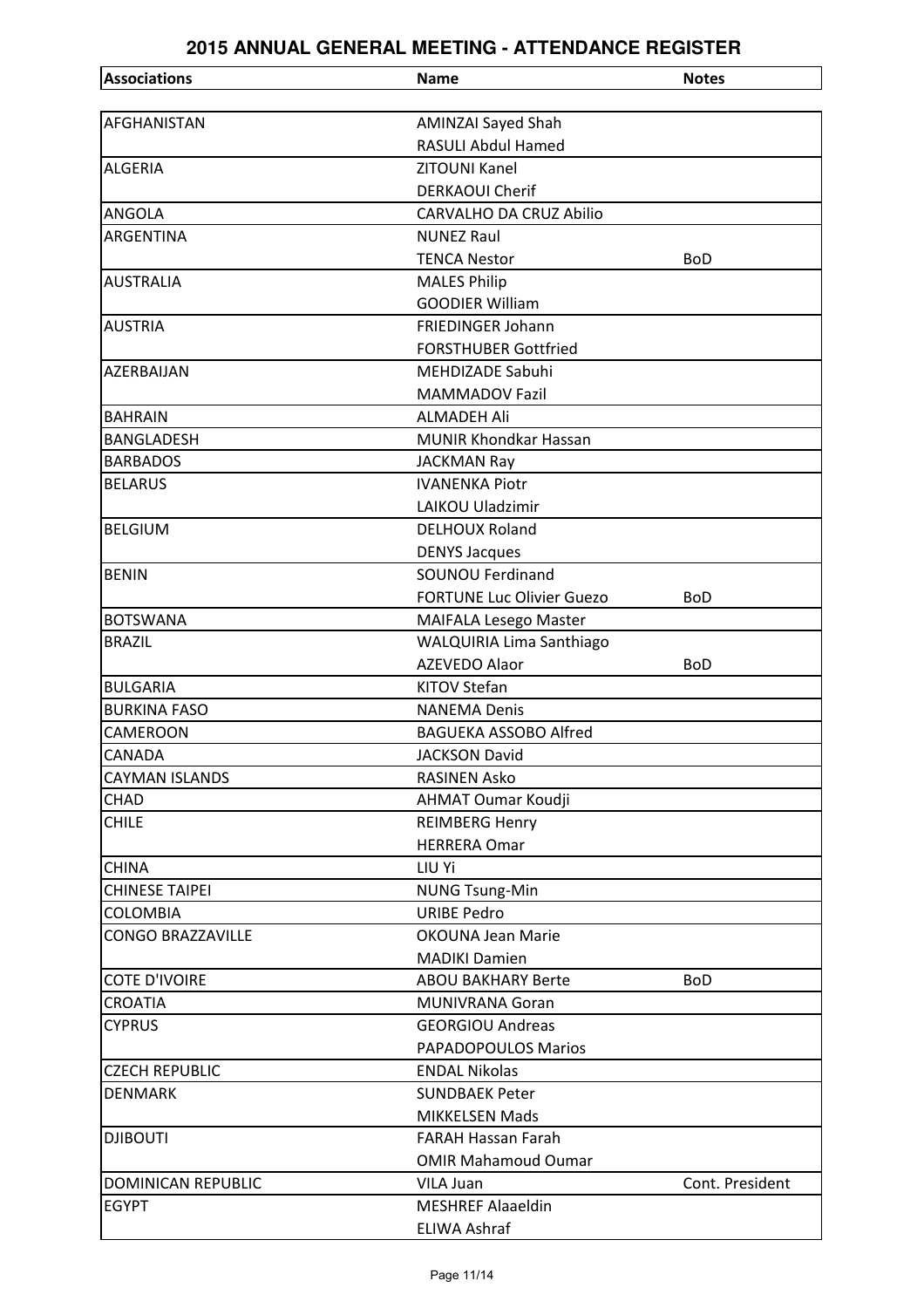| <b>Associations</b>   | <b>Name</b>                        | <b>Notes</b>  |
|-----------------------|------------------------------------|---------------|
|                       |                                    |               |
| <b>EL SALVADOR</b>    | <b>ESNARD Carlos</b>               |               |
|                       | <b>AGUILAR Leonel</b>              | <b>BoD</b>    |
| <b>ENGLAND</b>        | <b>DEATON Sandra</b>               |               |
|                       | <b>SUTCLIFFE Sara</b>              |               |
| <b>ESTONIA</b>        | <b>MANNIK Marko</b>                |               |
|                       | LUBI Sirje                         |               |
| <b>FINLAND</b>        | <b>GREFBERG Sonja</b>              |               |
| <b>FRANCE</b>         | <b>VICENS Miguel</b>               |               |
|                       | <b>PALIERNE Christian</b>          | <b>BoD</b>    |
| <b>GERMANY</b>        | <b>AHLERT Heike</b>                | Proxy for NAM |
|                       | <b>GEIGER Michael</b>              |               |
| <b>GREECE</b>         | <b>KOLIBADIS Emmanuel</b>          |               |
| <b>GUAM</b>           | JI James                           |               |
|                       | JI Young Hee                       |               |
| <b>GUATEMALA</b>      | <b>HERRERA Jorge</b>               |               |
|                       | <b>MIRANDA Rene</b>                |               |
| <b>HONG KONG</b>      | <b>CHAN Cheong Ki</b>              |               |
|                       | CHIU Echo                          |               |
| <b>HUNGARY</b>        | <b>LAJTAI Kristóf</b>              |               |
| <b>INDIA</b>          | <b>CHATURVERDI Prabhat Chandra</b> |               |
| <b>INDONESIA</b>      | <b>LINANDO Jimmy</b>               |               |
|                       | <b>HANIF Rusjdi</b>                |               |
| <b>IRAN</b>           | <b>BABADIVAND Mehrdad</b>          |               |
|                       | REZAIE Jahdkon                     |               |
| <b>IRAQ</b>           | KADHIM KHAZAAL Jasim Kassrajy      |               |
| <b>ISLAND</b>         | SVERRISSON Sigurdur Valur          |               |
| <b>ISLE OF MAN</b>    | <b>MACFARLANE Malcolm</b>          | Proxy for IRL |
| <b>ITALY</b>          | <b>SCIANNIMANICO Francesco</b>     | <b>BoD</b>    |
| <b>JAPAN</b>          | YOKOTA Sachiko                     |               |
|                       | KIMURA Koji                        | <b>PAC</b>    |
| <b>JORDAN</b>         | <b>ABU-YAMAN Yousef</b>            |               |
| <b>KAZAKHSTAN</b>     | DRUZHKOVA Yelena                   | Proxy for KGZ |
| <b>KENYA</b>          | <b>MUDIBO Andrew Immanuel</b>      |               |
|                       | GUDKHA Madhubala Velji             |               |
| <b>KOREA REPUBLIC</b> | YOON Seunghee                      |               |
| <b>KOREA DPR</b>      | JU Jong Chol                       |               |
|                       | <b>KO Choi Ho</b>                  |               |
| <b>KOSOVO</b>         | <b>CITAKU Nehat</b>                |               |
| <b>KUWAIT</b>         | <b>ALSABAH Malek Humod Faisal</b>  |               |
| LAOS                  | <b>VONGSA Somchay</b>              |               |
| LATVIA                | <b>PURINSH Egils</b>               |               |
|                       | JOZEPSONE Ina                      |               |
| <b>LEBANON</b>        | <b>NOUREDDINE Wael</b>             |               |
|                       | DE CHADAREVIAN Michel              |               |
| <b>LIBYA</b>          | <b>ELSOURI Khaled</b>              |               |
| LIECHTENSTEIN         | <b>NEUBAUER Herbert</b>            |               |
| LITHUANIA             | <b>BALAISA Rimgaudas</b>           |               |
| <b>LUXEMBOURG</b>     | <b>OSTERMANN Martin</b>            |               |
|                       | <b>SCHILTZ Paul</b>                |               |
| <b>MACAO</b>          | O I Chau                           |               |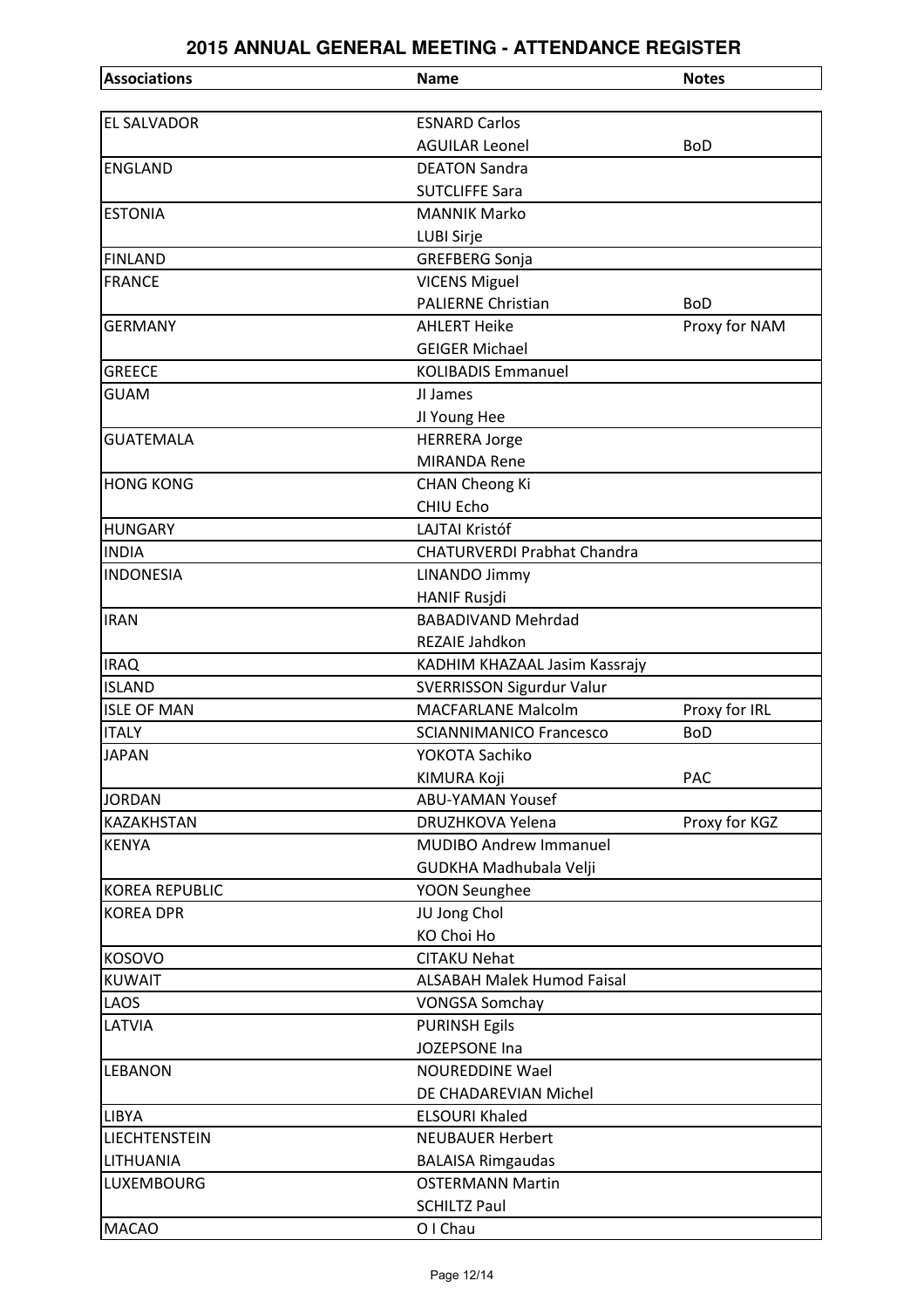| <b>Associations</b>  | <b>Name</b>                | <b>Notes</b>    |
|----------------------|----------------------------|-----------------|
|                      |                            |                 |
| <b>MACEDONIA</b>     | <b>MATKOVIC Aleksandr</b>  |                 |
| <b>MALAYSIA</b>      | <b>HAN Kee Juan</b>        | Proxy for BRU   |
|                      | <b>CHAN Foong Keong</b>    | Committee Chair |
| <b>MALDIVES</b>      | <b>RASHEED Ali</b>         |                 |
| <b>MALTA</b>         | <b>ANASTASI Alexander</b>  |                 |
| <b>MAURITIUS</b>     | HAO Thyn Voon Philippe     | <b>BoD</b>      |
| <b>MEXICO</b>        | <b>BLANCO Sergio</b>       | <b>BoD</b>      |
|                      | <b>RUELAS Elizabeth</b>    |                 |
| <b>MOLDOVA</b>       | <b>SARIC Oleg</b>          |                 |
| <b>MONGOLIA</b>      | AMARSANAA Chimeddorj       |                 |
| <b>MOROCCO</b>       | <b>HOUCH Saad</b>          |                 |
| <b>NETHERLANDS</b>   | SIALINO Achim              |                 |
|                      | <b>HELLER</b> Igor         |                 |
| <b>NEW CALEDONIA</b> | <b>GILLMANN Patrick</b>    | Proxy for VAN   |
| <b>NEW ZEALAND</b>   | <b>KYLE Paul</b>           | <b>BoD</b>      |
|                      | <b>KYLE Anne-Marie</b>     | Proxy for COK   |
| <b>NICARAGUA</b>     | PEREZ Pedro                |                 |
|                      | <b>BRAIN Simon</b>         |                 |
| <b>NIGERIA</b>       | <b>OSHODI Wahid Enitan</b> |                 |
| <b>NORWAY</b>        | <b>ERIKSEN Oivind</b>      |                 |
| <b>PAKISTAN</b>      | WADOOD Khawaja Hassan      |                 |
|                      | NAQVI Sohail Mazhar        |                 |
| <b>PALESTINE</b>     | <b>ALSHARIF Radwan</b>     |                 |
| PAPUA NEW GUINEA     | <b>SHAO Yuping</b>         |                 |
|                      | <b>DING Jie</b>            |                 |
| PARAGUAY             | <b>REAL Benjamin</b>       |                 |
| PERU                 | <b>LINARES Fernando</b>    |                 |
| <b>PHILIPPINES</b>   | <b>LEDESMA Ting</b>        |                 |
| <b>POLAND</b>        | WALDOWSKI Wojciech         |                 |
| <b>PORTUGAL</b>      | <b>MOURA Pedro</b>         |                 |
| <b>PUERTO RICO</b>   | <b>DIAZ Bladimir</b>       |                 |
| QATAR                | <b>CORDAS Zlatko</b>       |                 |
|                      | <b>ABU KARKI Ziad</b>      |                 |
| <b>ROMANIA</b>       | <b>ROMANESCU Cristinel</b> | <b>BoD</b>      |
|                      | <b>ROMANESCU Beatrice</b>  |                 |
| <b>RUSSIA</b>        | <b>BABAKOV Alexander</b>   |                 |
|                      | <b>GRIGORIEV Vladimir</b>  |                 |
| <b>RWANDA</b>        | SEMIGABO Eugène            |                 |
| <b>SAUDI ARABIA</b>  | <b>ALRUWASHID Mohammed</b> |                 |
|                      | <b>ALSALEEM BANDAR</b>     |                 |
| <b>SCOTLAND</b>      | <b>MCCALLUM Philip</b>     |                 |
|                      | <b>MCLERNON Terence</b>    |                 |
| <b>SENEGAL</b>       | LO Balla                   |                 |
| <b>SERBIA</b>        | RADOSEVIC Oliver           |                 |
|                      | DJORDJEVIC Dragan          |                 |
| <b>SINGAPORE</b>     | <b>LEE Ellen</b>           |                 |
|                      | <b>WONG Hui Leng</b>       |                 |
| <b>SLOVAKIA</b>      | <b>KRIZ Zdenko</b>         | <b>BoD</b>      |
| <b>SLOVENIA</b>      | <b>SARLAH Danijel</b>      |                 |